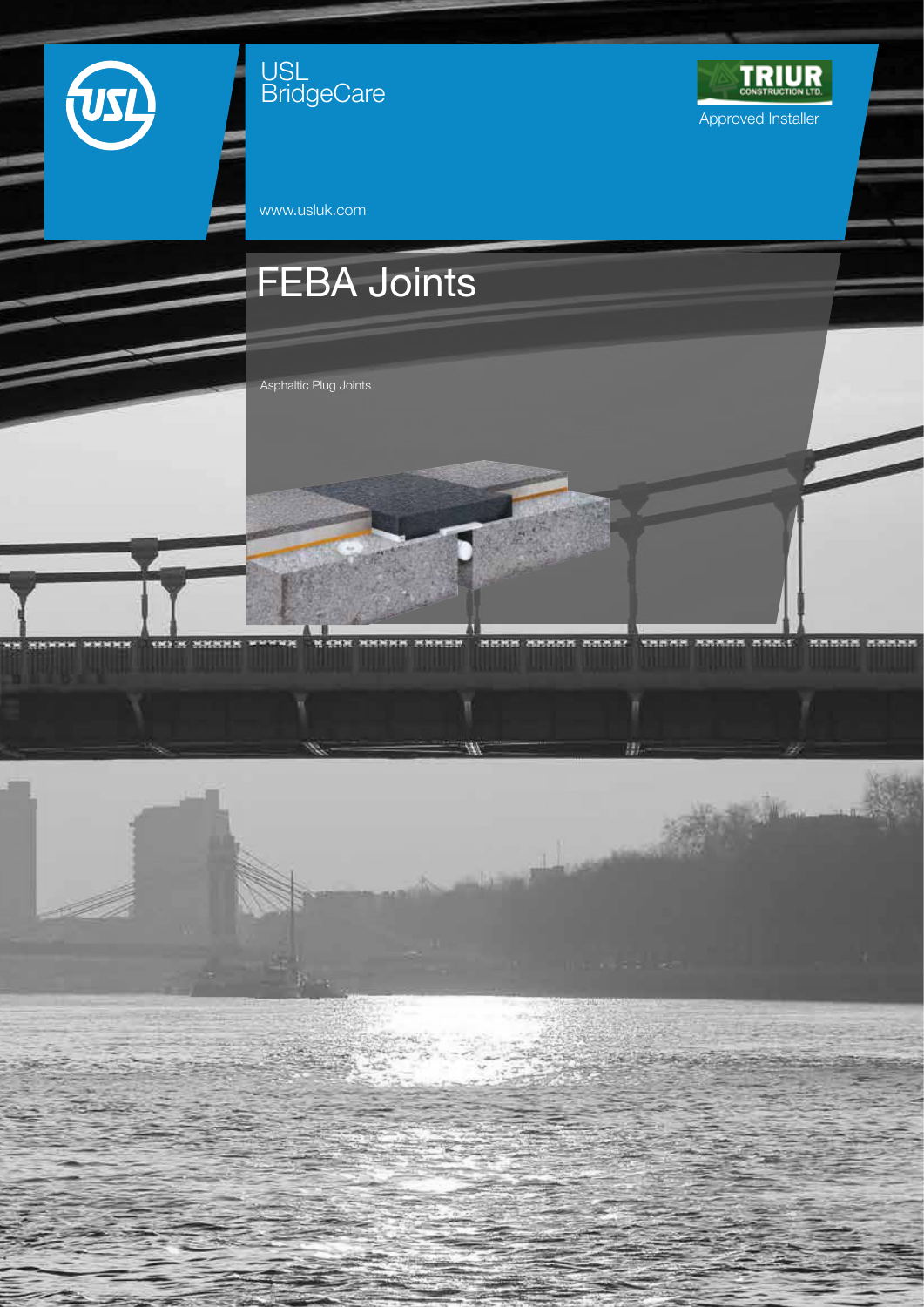FEBA Joints



 $\overline{\phantom{a}}$ 

USL **BridgeCare** 

> USL BridgeCare offers two asphaltic plug joint systems which are registered with the UK Highways Agency, Scottish and Welsh Assembly's for use on all classes of highway bridges:

FEBA – is a standard asphaltic plug joint which provides a flexible, waterproof joint with excellent ride quality for road users and noiseless characteristics for minimal impact on the environment. Asphaltic plug joints are recognised as being suitable for a maximum design movement of +/-20mm horizontally and +/-1.5mm vertically (Highways Agency Standard BD33/94) and are ideal for use on bridges with low traffic volumes such as B roads.

FEBA HM - is a high modulus asphaltic plug joint suitable for low to medium movement on heavily trafficked highway bridges. FEBA HM is a special blend of bitumen, polymers, fillers and a surface active agent, formulated to combine good fluidity at process temperatures with low temperature flexibility and ambient temperature slump control. The use of basalt aggregates (BS EN 13043) ensures excellent load bearing capacity and high resistance to wheel tracking. This amalgamation of a highly flexible binder and single sized interlocking aggregate allows the system to provide excellent anti rutting characteristics.

Please note: design, construction and installation criteria remains the same for both joint types.



#### USL Product Range

#### Expansion Joints

- Uniflex Expansion Joint (BD33/94: Type 1: Buried Joint Under Continuous Surfacing)
- FEBA or FEBA HM Joint (BD33/94: Type 2: Asphaltic Plug Joint)
- NJ Expansion Joint (BD33/94: Type 4: Nosing joint with Preformed Compression Seal)
- Transflex, Waboflex & Euroflex (BD33/94: Type 5: Reinforced Elastomeric)
- Britflex BEJ Expansion Joint (BD 33/94: Type 6: Elastomeric in metal runners)
- LJ Longitudinal Joint System
- UCP Footbridge & Car Park Joint System
- Bridge Deck Waterproofing
- Britdex MDP Methyl Methacrylate (MMA) Waterproofing Membrane
- Britdex CPM Combined Waterproofing and Anti Skid Surfacing
- Britdex CPM Tredseal Combined Waterproofing and Wearing Course

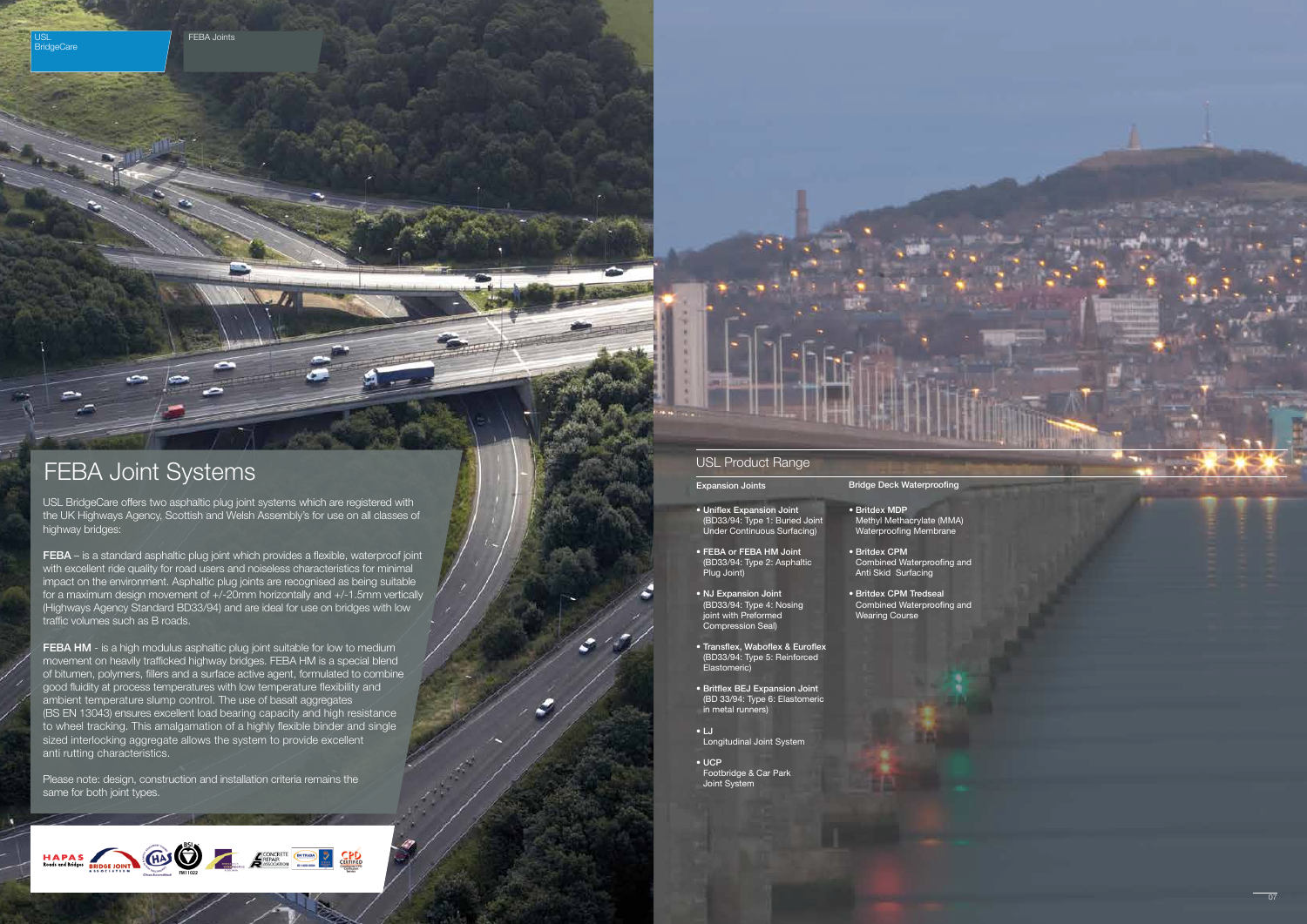General information

The FEBA joint extends to the full depth of surfacing and is installed after the carriageway and verge construction has been completed. Typical construction is indicated in Figure 1. The width of the FEBA is selected depending upon the bridge deck movement factors and the nature of the traffic using the structure. Optimum movement capacity is attained in joints 500mm nominal width and no less than 100mm deep. The materials are applied hot and in fluid condition, with temperatures up to 180°C - consequently careful consideration should be made by the Engineer before utilising FEBA in the vicinity of services of any Statutory Authority unless suitably protected.

Binder compounds are classified as thermoplastic materials and consist of a blend of polymer modified bitumen, mineral fillers and chemical additives.

FEBA utilises a nominal three size aggregate mix of 20mm (nominal) graded chippings. In joints less than 100mm deep, graded aggregate with smaller sized stone may be selected.

Drainage may be built into the joint as a pressure relief system to the adjacent road construction. The use of drainage is designed to protect the surfacing and deck waterproofing from the effects of water trapped adjacent to the asphaltic plug joints, however it should be noted that it is not essential to the correct functioning of the FEBA joint nor is it a substitute for positive deck drainage.

Conventionally pressure relief is installed along the joint on the upstream face, most usually when the FEBA is at the low end of a bridge deck (see figure 1). In this instance it is recommended that in-joint drainage is used in conjunction with a more positive and larger capacity 'Dri Deck' drainage system, supplied by Pipeline and Drainage Systems.

vi) A final application of binder may be necessary to blend in any small interstices which may appear on the surface of the ioint whilst cooling.

> Standard metal bridging plates are suitable for up to a 45mm maximum gap opening - for larger gaps, it is recommended that wider plates of a heavier gauge be used. (As a general guide please refer to Table 1).



#### USL **BridgeCare**

Installation

i) The surfacing is cut to the specified width in the carriageway using a floor saw and a trench is excavated.

ii) This cut-out together with the

FEBA joint extends across the full length of the carriageway and into the verges.

previously formed recess in the verge/central reserve is cleaned and dried with hot compressed

air.

iii) The expansion gap is then caulked and the deck sealed with hot binder. If specified, in ioint hydraulic relief is installed. metal bridging plates inserted over the gap and the entire trench tanked with binder.

iv) The aggregate is heated and pre-coated with the binder before being placed into the trench. The layer is then flooded with binder before subsequent layers are placed. The joint is allowed to cool before the final layer is applied—this is stone rich, brought marginally above the road surface and then compacted to the level of the adjacent carriageway.

can be trafficked in 3-4 hours, but this will depend on the ambient temperature, depth of joint and the general weather conditions.

v) Finally the joint is flooded with binder to the finished profile and allowed to cool to ambient temperature. Normally the joint Technical & Advisory Services Further technical information may be obtained on request and consultation is encouraged to ensure choice of materials selected

vii) Anti skid dressing is applied to the joint.

At the onset of unacceptably wet weather conditions or for example at the end of normal working hours, the joint construction may be suspended and continued at a later stage.

and detailing is optimised to suit inservice performance requirements and economic solutions.

Health & Safety

USL operate a strict health and safety policy and details are available on request.

Note:

The colours used in the illustration may not be indicative of the finished product. USL reserve the right to update and improve the FEBA joint and its specification without notice and Engineers and Contractors should satisfy themselves that they have full and

up to date information.

### FEBA Joints





## Additional information

The FEBA joint is also approved in the following countries

• Ireland

• Hong Kong

- Singapore
- China
- Brunei • Philippines
- Russia
- Malaysia
- Indonesia
- Kuwait
- Denmark
- Greece
- Switzerland
- Australia
- South Africa





ii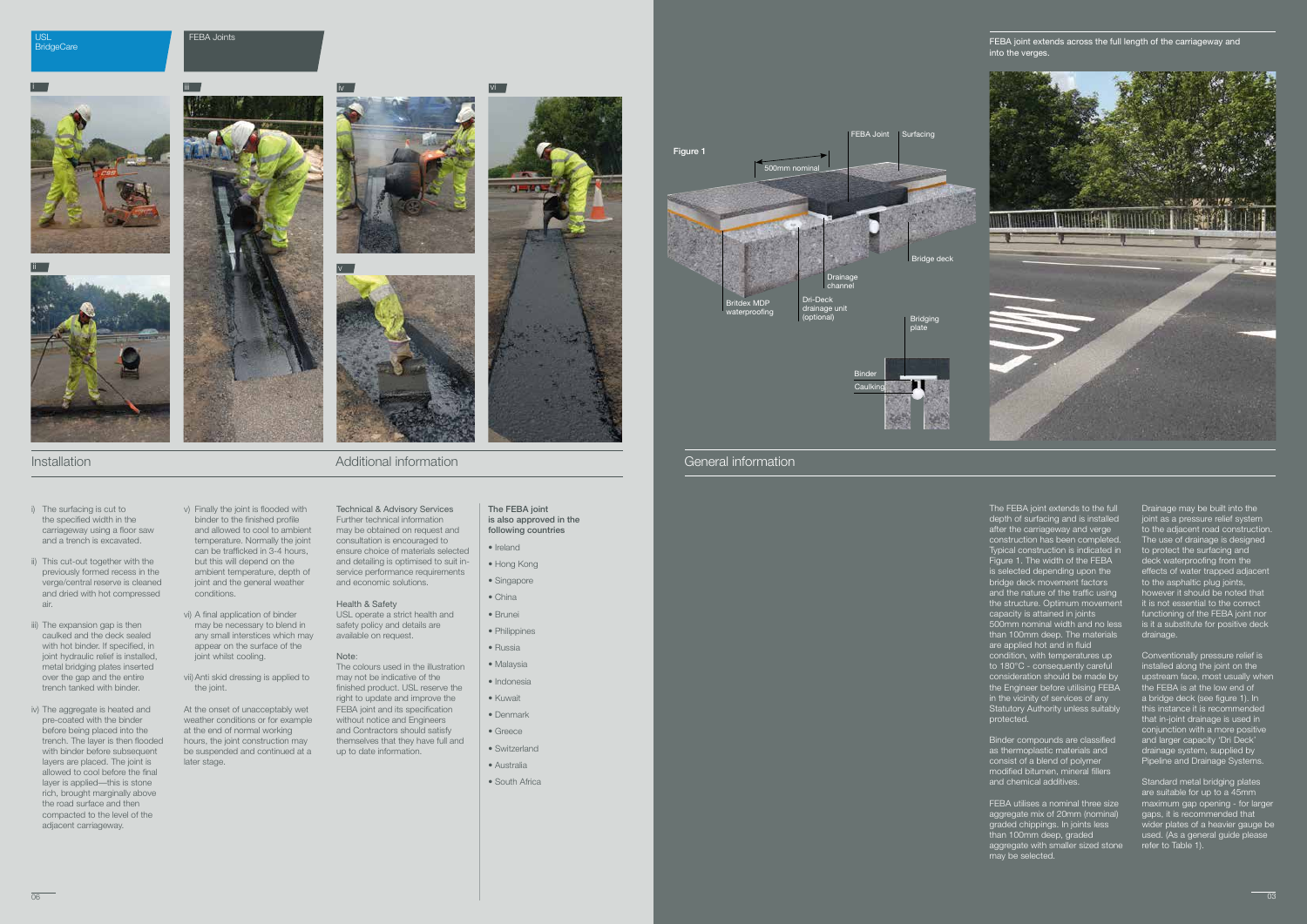

#### Design guidelines

The FEBA joint is not only simple to install but easy to detail at the design stage. The USL Technical and Advisory Service is able to assist and advise on all detailing matters, from the most simple to the most complex of problems.

In new schemes, both the carriageway and verge construction should be completed prior to joint installation. In a maintenance situation the Engineer should consider if re-surfacing is necessary prior to joint replacement. A FEBA joint cannot properly be installed in a defective or rutted carriageway.

The FEBA joint is dressed with 3mm bauxite chippings in order to provide a more textured surface finish to the joint.

When the joint depth is less than 100mm the movement capacity of asphaltic plug joints is reduced. Joints in excess of 500mm wide may be used but with limitations and attention should be paid to the increase in the length of wheel path over the joint on skewed bridges.

Asphaltic plug joints utilise the bond achieved to the deck and verge infill concrete. All concrete should be at least grade 30 and typically seven days old, as it is imperative that adequate hydration has taken place.

In order to provide a satisfactory junction to the bridge deck waterproofing membrane, the membrane should be brought 50mm into the joint area on both sides of the joint. This is removed during the installation of the FEBA joint and the free edge of the waterproofing sealed when the deck is tanked with hot binder.

In new works or when re-surfacing during maintenance schemes, it is necessary to temporarily cover the deck expansion gap to prevent ingress of materials into the expansion gap. Any such coverings should be easily removed when the trench is excavated for the joint.

Temporary saw-cuts into the newly laid surface above the deck expansion gap may be considered necessary to prevent unacceptable cracking of the surfacing before the joint is installed. As a general rule, this is not required when the joint is installed immediately after the surfacing has been laid.

The FEBA joint and other similar modified bitumen asphaltic plug joints may require maintaining during the lifetime of the surfacing (BA 26/94 refers).

Deformation occurs due to the correct functioning and mobile condition of the joint. Unacceptable deformations may arise under heavy, slow moving. Consequently careful consideration should be taken before utilising such joints in bridges on roundabouts, close to junctions and traffic lights or on roads with excessive crossfalls and gradients. Surface dressings may settle into the body of the joint or strip off under traffic action. again due to the mobile binder which cannot provide the same resistance to chipping loss as epoxy resin binders.

The foregoing does not in any way relieve USL of their obligations to provide materials of satisfactory quality and workmanship of a suitable standard when installing the FEBA joint. (These limitations are as a result of factors outside the capabilities of asphaltic plug joints which use thermoplastic modified bitumen).

#### Construction details

#### **Carriageway**

However, if appreciable deck movement is predicted after surfacing and before joint installation, then saw cutting should be carried out by the main contractor after the surfacing has cooled sufficiently.

#### **Verges**

Granular verge and central reserve construction immediately adjacent to the joint is to be avoided. A concrete verge infill is recommended adjacent to the joint and a trench should be formed to accommodate the specified joint width. If flexible surfacing is required over any verge concrete, the prepared trench may be temporarily backfilled and the position of the trench referenced on the kerb and parapet by the main contractor.

#### Service Ducts

Any service ducts passing through the joint should be properly sleeved and articulated to the Engineers details. All ducts and sleeves should be in steel and not uPVC and free of any cables prior to joint installation.

Should it not be possible to remove any existing cables or upgrade existing uPVC ducts to steel, then the services must be protected and insulated from the effects of hot binder and heat dissipation from the FEBA joint as it cools, in accordance with the Engineers details. Advice should be sought from the relevant Statutory Authority. Consideration should also be given to the spacing above, below and between service ducts to allow proper construction of the joint so that the performance of the FEBA joint is not impaired (see Figure 2).

Ducts/sleeves through the FEBA joint require a minimum of 50mm clearance above and below to provide continuity of the joint material. A minimum of 75mm between ducts is required but 125mm is preferred. Where there are more than four ducts in a verge further advice should be sought.

#### Kerbs

Kerbs should be laid starting flush with the deck expansion gap and undercut to the specified joint width to allow the FEBA joint to pass beneath them (see Figure 3). The undercut should provide a minimum of 50mm clearance to the deck however 100mm is preferred if available. The kerbs are used to retain the joint in the verge area and the gap between them is caulked with polyethylene foam to provide a neat finish.

Proprietary continuous side entry gully systems installed along the kerbline may be carried through the FEBA joint using special expansion units.

USL recommend the use of Pipeline and Drainage Systems (PDS). Advice should be sought from the manufacturers at the design stage.





| Joint Gap (Max.) mm | T-Plate thickness mm |
|---------------------|----------------------|
| Up to $45$          | 1.5                  |
| $45 - 70$           | 3                    |
| $70 - 95$           | ิค                   |

#### Table 1 - Joint gap (refer to G on secton below)

| m optimum (W)                           |  |  |
|-----------------------------------------|--|--|
|                                         |  |  |
| T-Plate - See table above<br>Caulk<br>Э |  |  |
|                                         |  |  |